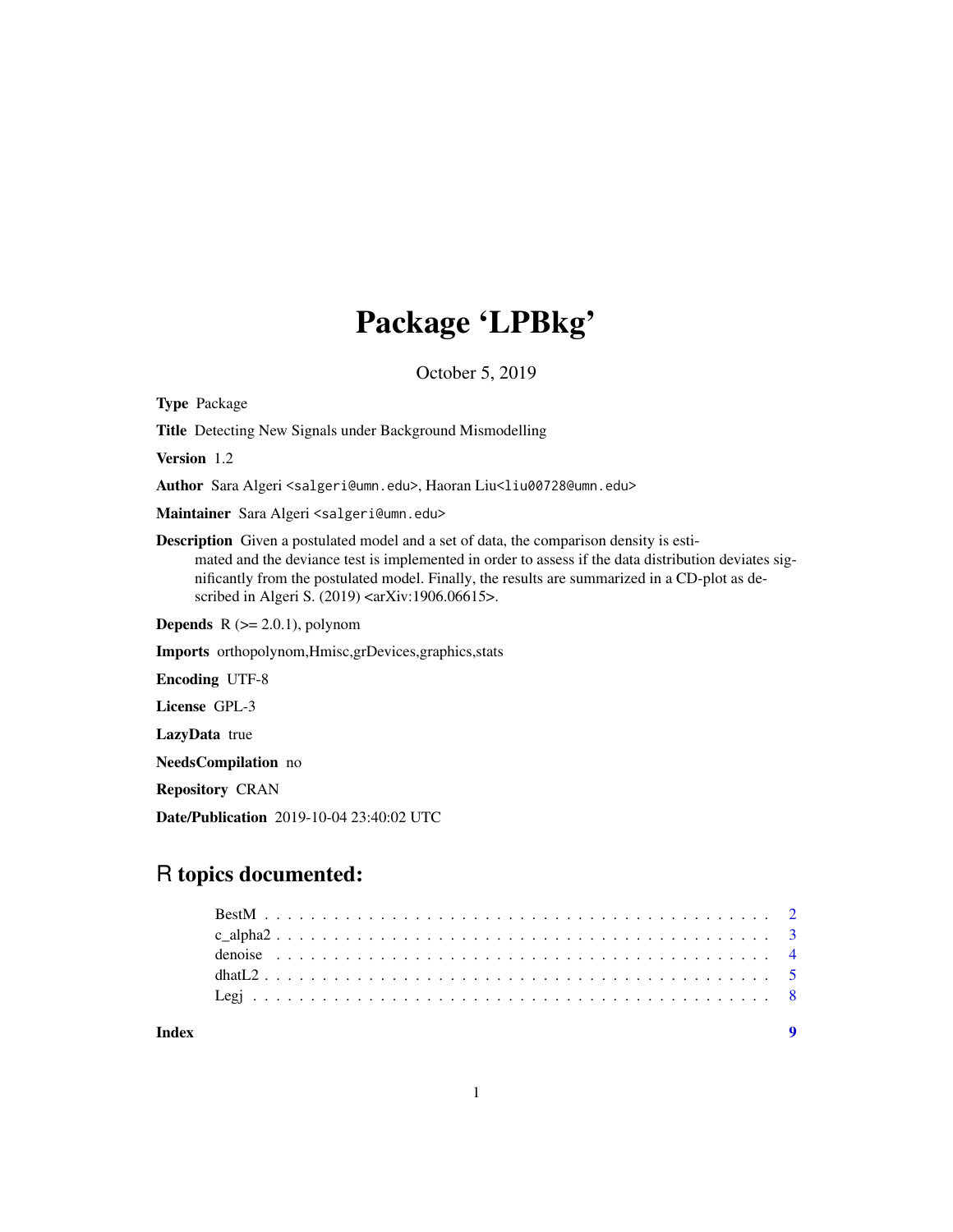#### <span id="page-1-1"></span><span id="page-1-0"></span>Description

Computes the deviance p-values considering different sizes of the polynomial basis and selects the one for which the deviance p-value is the smallest.

#### Usage

BestM(data,  $g$ , Mmax = 20, range =  $c(min(data),max(data))$ )

#### Arguments

| data  | A vector of data. See details.                                                                                          |
|-------|-------------------------------------------------------------------------------------------------------------------------|
| g     | The postulated model from which we want to assess if deviations occur.                                                  |
| Mmax  | The maximum size of the polynomial basis from which a suitable value M is<br>selected (the default is 20). See details. |
| range | Range of the data/ search region considered.                                                                            |

#### Details

The argument data collects the data for which we want to test if deviations occur from the postulated model specified in the argument g. As in Algeri, 2019, the sample specified under data corresponds to the source-free sample in the background calibration phase and to the physics sample in the signal search phase. The value M selected determines the smoothness of the estimated comparison density, with smaller values of M leading to smoother estimates. The deviance test is used to select the value M which leads to the most significant deviation from the postulated model. The default value for Mmax is set to 20. Notice that numerical issues may arise for larger values of Mmax.

#### Value

| pvals | The deviance test p-value obtained for each values of M (from 1 to Mmax) consid-<br>ered. |
|-------|-------------------------------------------------------------------------------------------|
| minp  | The minimum value of the deviance p-values observed.                                      |
| Msel  | The value of M at which the minimum deviance p-values is achieved.                        |

#### Author(s)

Sara Algeri

#### References

S. Algeri, 2019. Detecting new signals under background mismodelling <arXiv:1906.06615>.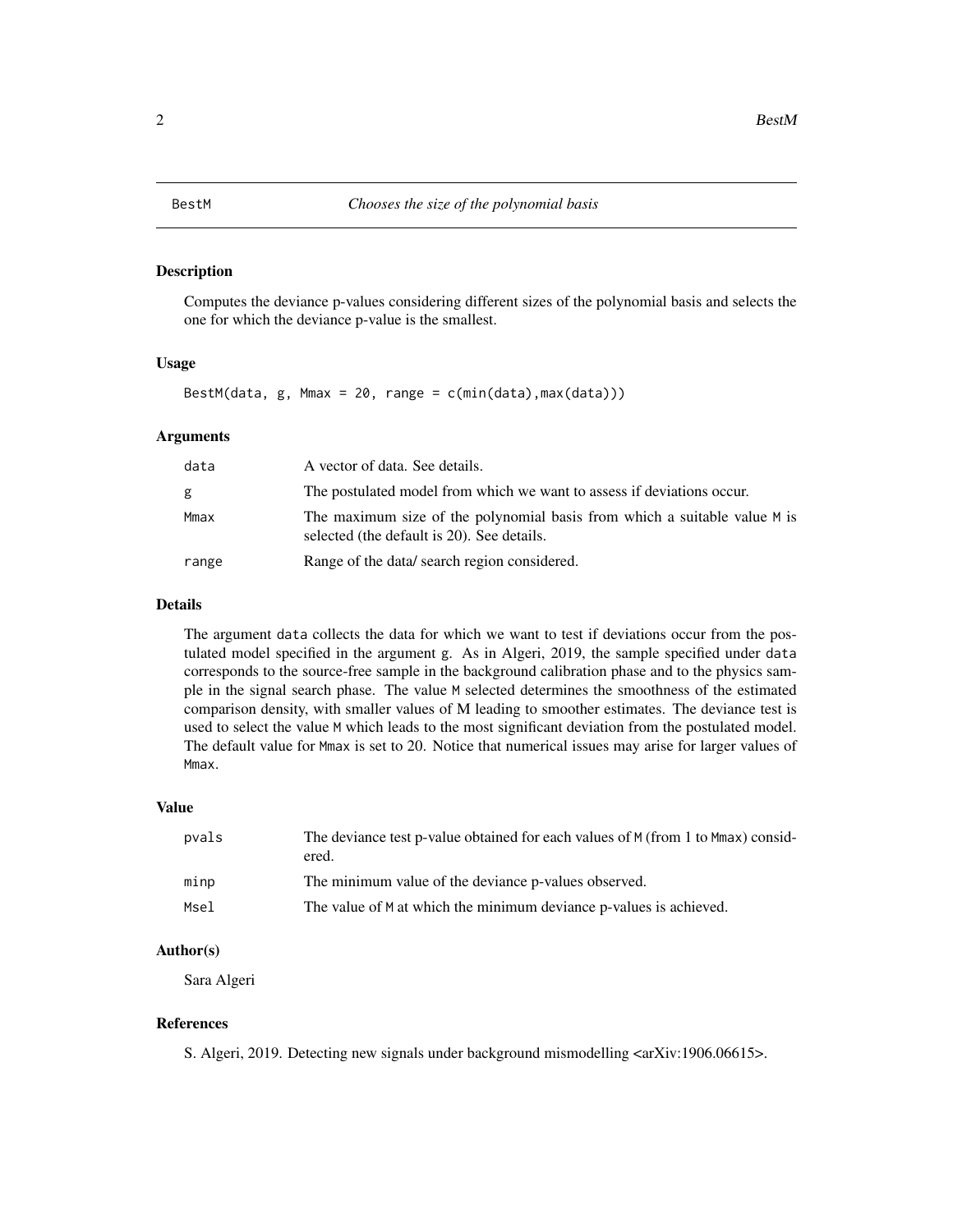<span id="page-2-0"></span> $c_{\text{alpha2}}$  3

#### See Also

[denoise](#page-3-1), [dhatL2](#page-4-1).

#### Examples

#Generating data x<-rnorm(1000,10,7) data<-x[x>=10 & x<=20]

#Create suitable postulated quantile function of data G<-pnorm(20,5,15)-pnorm(10,5,15)  $g$  <-function(x){dnorm(x, 5, 15)/G}

Mmax=10 range=c(10,20)

BestM(data,g,Mmax,range)

#### c\_alpha2 *Approximated quantiles*

#### Description

Approximates the quantiles of the supremum of the comparison density estimator using tube formulae and assuming that \$H\_0\$ is true.

#### Usage

 $c_alpha2(M, IDs, alpha = 0.05, c_interval = c(1, 10))$ 

#### Arguments

| M          | The size of the polynomial basis used to estimate the comparison density. |
|------------|---------------------------------------------------------------------------|
| IDs        | The IDs of the polynomial terms to be used out of the M considered.       |
| alpha      | Desired significance level.                                               |
| c_interval | Lower and upper bounds for the quantile being computed.                   |

#### Value

Approximated quantile of order 1-alpha of the supremum of the comparison density estimator.

#### Author(s)

Sara Algeri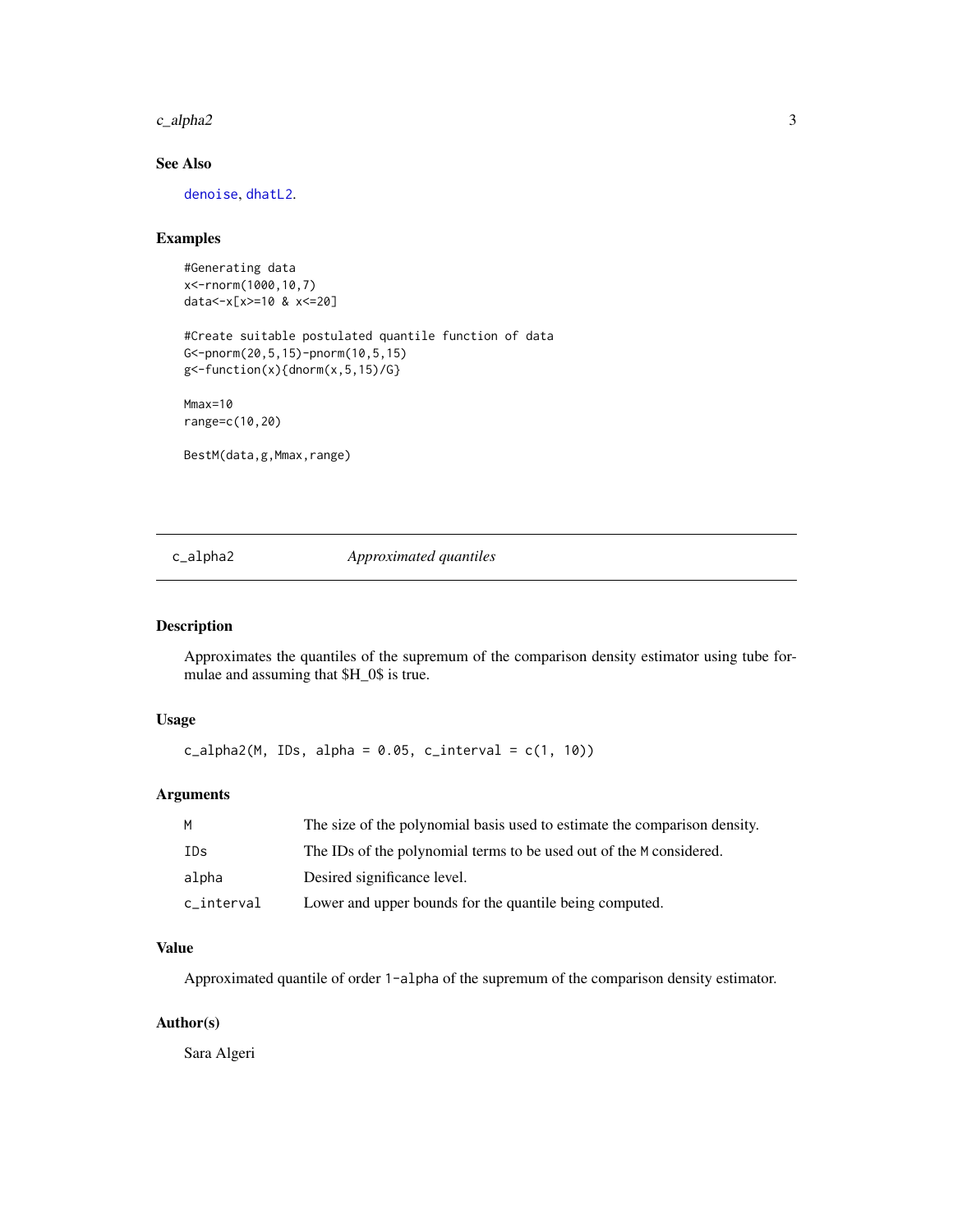#### <span id="page-3-0"></span>References

S. Algeri, 2019. Detecting new signals under background mismodelling <arXiv:1906.06615>.

L.A. Wasserman, 2005. All of Nonparametric Statistics. Springer Texts in Statistics.

#### See Also

[dhatL2](#page-4-1).

#### Examples

 $c_{\text{alpha2}}(5, c(2,4), \text{ alpha} = 0.05, c_{\text{inferred}} = c(1, 10))$ 

<span id="page-3-1"></span>

denoise *Coefficients of the denoised comparison density estimator*

#### Description

Selects the largest coefficients according to the AIC or BIC criterion.

#### Usage

denoise(LP, n, method)

#### Arguments

| LP.    | Original vector of coefficients estimates. See details.                      |
|--------|------------------------------------------------------------------------------|
|        | The dimension of the sample on which the estimates in LP have been obtained. |
| method | Either "AIC" or "BIC". See details.                                          |

#### Details

Give a vector of M coefficient estimates, the largest is selected according to the AIC or BIC criterion as described in Algeri, 2019 and Mukhopadhyay, 2017.

#### Value

Selected coefficient estimates.

#### Author(s)

Sara Algeri

#### References

S. Algeri, 2019. Detecting new signals under background mismodelling. <arXiv:1906.06615>.

S. Mukhopadhyay, 2017. Large-scale mode identification and data-driven sciences. Electronic Journal of Statistics 11 (2017), no. 1, 215–240.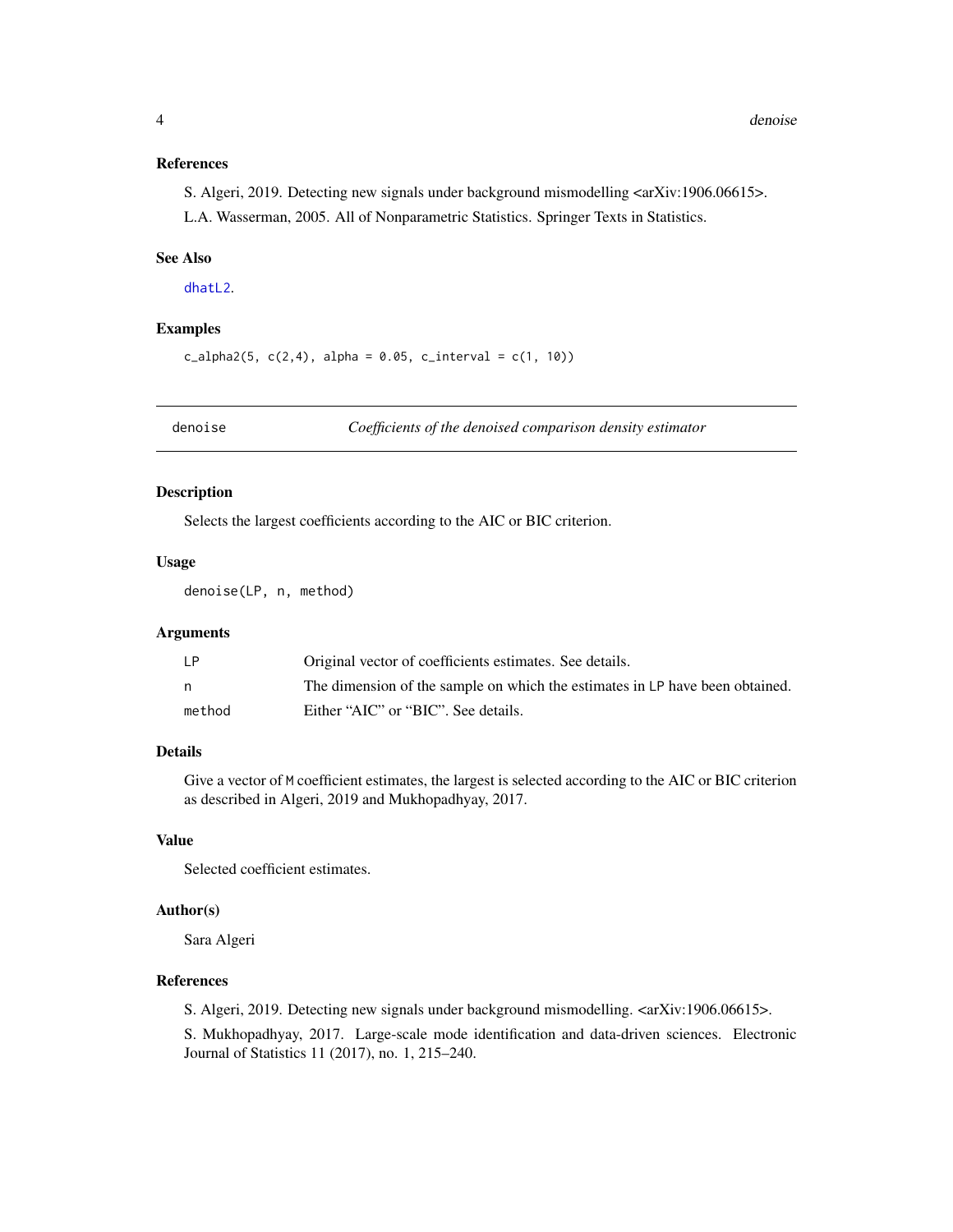<span id="page-4-0"></span> $dhatL2$  5

#### See Also

[Legj](#page-7-1).

#### Examples

```
#generating data
x<-rnorm(1000,10,7)
xx<-x[x>=10 & x<=20]
#create suitable postulated quantile function
G<-pnorm(20,5,15)-pnorm(10,5,15)
g<-function(x){dnorm(x,5,15)/G}
#Vectorize quantile function
g<-Vectorize(g)
u < -g(xx)Mmax=20
S<- as.matrix(Legj(u=u,m=Mmax))
n<-length(u)
LP <- apply(S,FUN="mean",2)
denoise(LP,n=n,method="AIC")
```
#### <span id="page-4-1"></span>dhatL2 *CD-plot and adjusted deviance test*

#### Description

Construction of CD-plot and adjusted deviance test. The confidence bands are also adjusted for post-selection inference.

#### Usage

```
dhatL2(data, g, M = 6, Mmax = NULL, smooth = TRUE,
 criterion = "AIC", hist.u = TRUE, breaks = 20, ylim = c(0, 2.5),
 range = c(min(data),max(data)), sigma = 2)
```
#### Arguments

| data | A vector of data. See details.                                                                            |
|------|-----------------------------------------------------------------------------------------------------------|
| g    | The postulated model from which we want to assess if deviations occur.                                    |
| М    | The desired size of the polynomial basis to be used.                                                      |
| Mmax | The maximum size of the polynomial basis from which M was selected (the de-<br>fault is 20). See details. |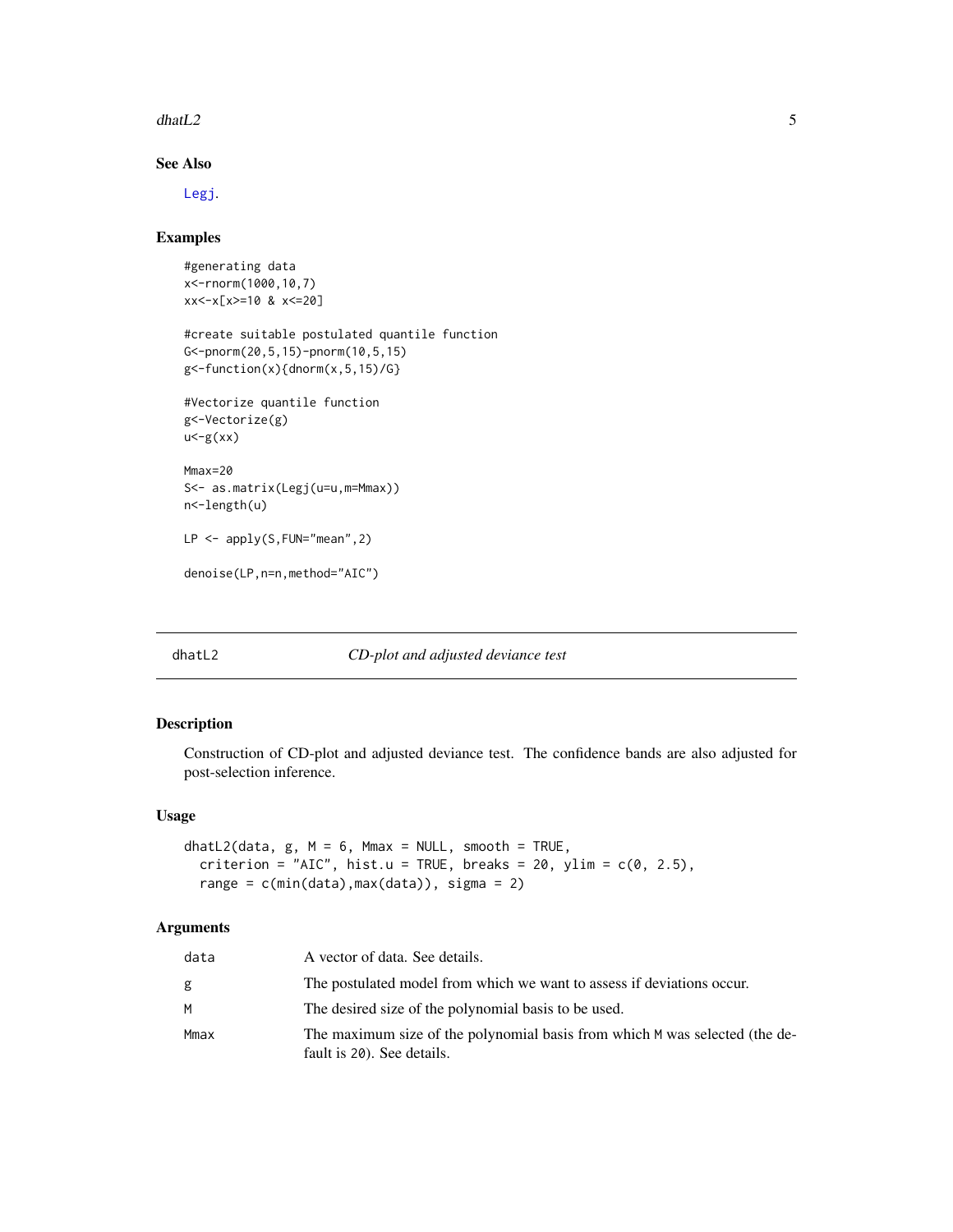| smooth    | A logical argument indicating if a denoised solution should be implemented.<br>The default is FALSE, meaning that the full solution should be implemented. See<br>details. |
|-----------|----------------------------------------------------------------------------------------------------------------------------------------------------------------------------|
| criterion | If smooth=TRUE, the criterion with respect to which the denoising process should<br>be implemented. The two possibilities are "AIC" or "BIC". See details.                 |
| hist.u    | A logical argument indicating if the CD-plot should be displayed or not. The<br>default is TRUE.                                                                           |
| breaks    | If hist.u=TRUE, the number of breaks of the CD-plot. The default is 20.                                                                                                    |
| ylim      | If hist.u=TRUE, the range of the y-axis of the CD-plot.                                                                                                                    |
| range     | Range of the data/search region considered.                                                                                                                                |
| sigma     | The significance level (in sigmas) with respect to which the confidence bands<br>should be constructed. See details.                                                       |

#### Details

The argument data collects the data for which we want to test if its distribution deviates from the one of the postulated model specified in the argument g. In Algeri, 2019, the sample specified under data corresponds to the source-free sample in the background calibration phase and to the physics sample in the signal search phase. The value M selected determines the smoothness of the estimated comparison density, with smaller values of M leading to smoother estimates. The deviance test is used to select the value M which leads to the most significant deviation from the postulated model. The default value for Mmax is set to 20. Notice that numerical issues may arise for larger values of Mmax. If smooth=TRUE the largest coefficient estimates are selected according to either the AIC or BIC criterion as described in Algeri, 2019 and Mukhopadhyay, 2017. If Mmax>1 and/or smooth=TRUE, post-selection Bonferroni's correction is automatically implemented to both the deviance test p-value and the confidence bands. The desired level of significance can be expressed as one minus the cdf of a standard normal evaluated at sigma (see Algeri, 2019).

#### Value

| Deviance     | Value of the deviance test statistic.                                                                   |
|--------------|---------------------------------------------------------------------------------------------------------|
| Dev_pvalue   | Unadjusted p-value of the deviance test.                                                                |
|              | Dev_adj_pvalue Post-selection Bonferroni adjusted p-value of the deviance test.                         |
| kstar        | Number of coefficients selected by the denoising process. If smooth=FALSE,<br>kstar=M.                  |
| dhat         | Function corresponding to the estimated comparison density in the u domain.                             |
| dhat.x       | Function corresponding to the estimated comparison density in the x domain.                             |
| <b>SE</b>    | Function corresponding to the estimated standard errors of the comparison den-<br>sity in the u domain. |
| LBf1         | Function corresponding to the lower bound of the confidence bands under in u<br>domain.                 |
| UBf1         | Function corresponding to the upper bound of the confidence bands in u domain.                          |
| $\mathsf{f}$ | Function corresponding to the estimated density of the data.                                            |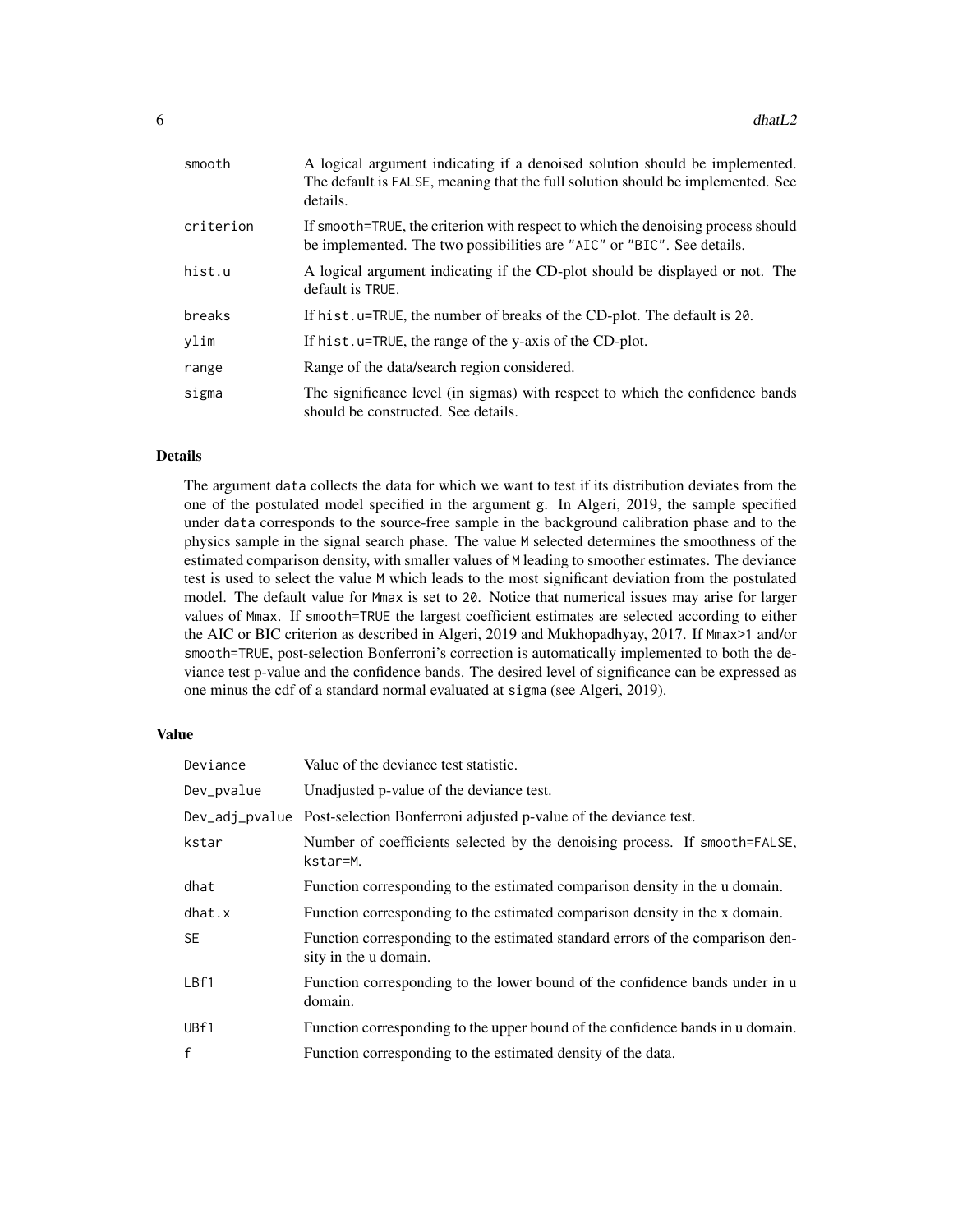#### <span id="page-6-0"></span>dhat $L2$  7

| u  | Vector of values corresponding to the cdf of the model specified in g evaluated<br>at the vector data. |
|----|--------------------------------------------------------------------------------------------------------|
| LР | Estimates of the coefficients.                                                                         |
| G. | Cumulative density function of the postulated model specified in the argument<br>g.                    |

#### Author(s)

Sara Algeri

#### References

S. Algeri, 2019. Detecting new signals under background mismodelling. <arXiv:1906.06615>.

S. Mukhopadhyay, 2017. Large-scale mode identification and data-driven sciences. Electronic Journal of Statistics 11 (2017), no. 1, 215–240.

#### See Also

[Legj](#page-7-1),[BestM](#page-1-1),[denoise](#page-3-1).

#### Examples

```
#generaing data
x<-rnorm(1000,10,7)
xx<-x[x>=10 & x<=20]
#create suitable postulated quantile function of data
G<-pnorm(20,5,15)-pnorm(10,5,15)
g<-function(x){dnorm(x,5,15)/G}
#Choose best M
Mmax=20
range=c(10,20)
m<-BestM(data=xx,g, Mmax,range)
# vectorize postulated quantile function
g<-Vectorize(g)
u < -g(xx)#M has to be sufficient big, otherwise dhatL2 function will crush.
#So,here we set m eqaul 6 as an example
m < -6comp.density<-dhatL2(data=xx,g, M=m, Mmax=Mmax,smooth=FALSE,criterion="AIC",hist.u=TRUE,breaks=20,
         ylim=c(0,2.5),range=range,sigma=2)
```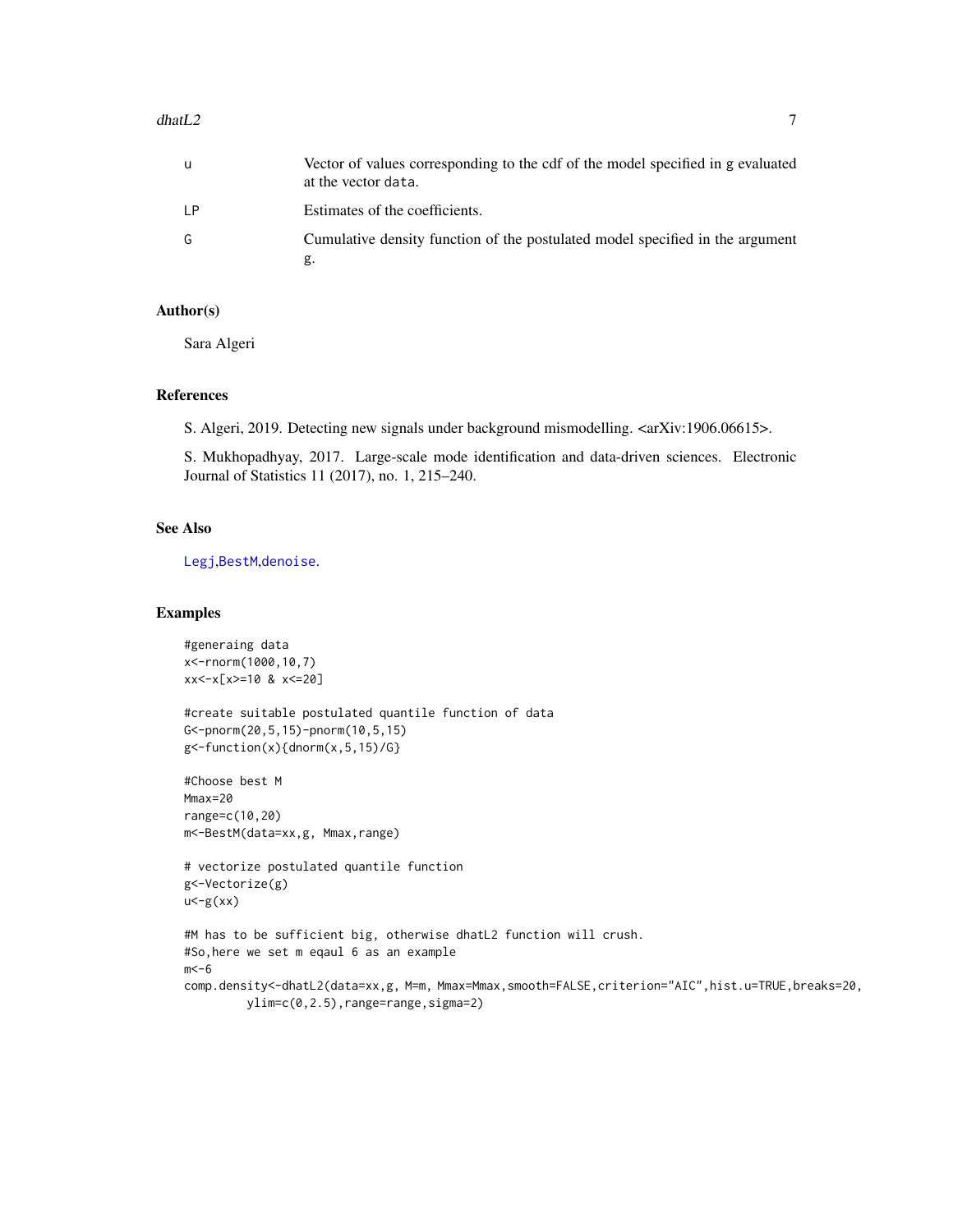#### <span id="page-7-1"></span><span id="page-7-0"></span>Description

Evaluates the a basis of normalized shifted Legendre polynomials over a specified data vector.

### Usage

Legj(u, m)

#### Arguments

| -u | Data vector on which the polynomials are to be evaluated. |
|----|-----------------------------------------------------------|
| m  | The size of the basis to be considered.                   |

### Value

Numerical values of the first m normalized shifted Legendre polynomials.

### Examples

```
x<-rnorm(1000,10,7)
xx<-x[x>=10 & x<=20]
G<-pnorm(20,5,15)-pnorm(10,5,15)
g<-function(x){dnorm(x,5,15)/G}
g<-Vectorize(g)
u < -g(xx)Mmax=20
s<-as.matrix(Legj(u,Mmax))
```